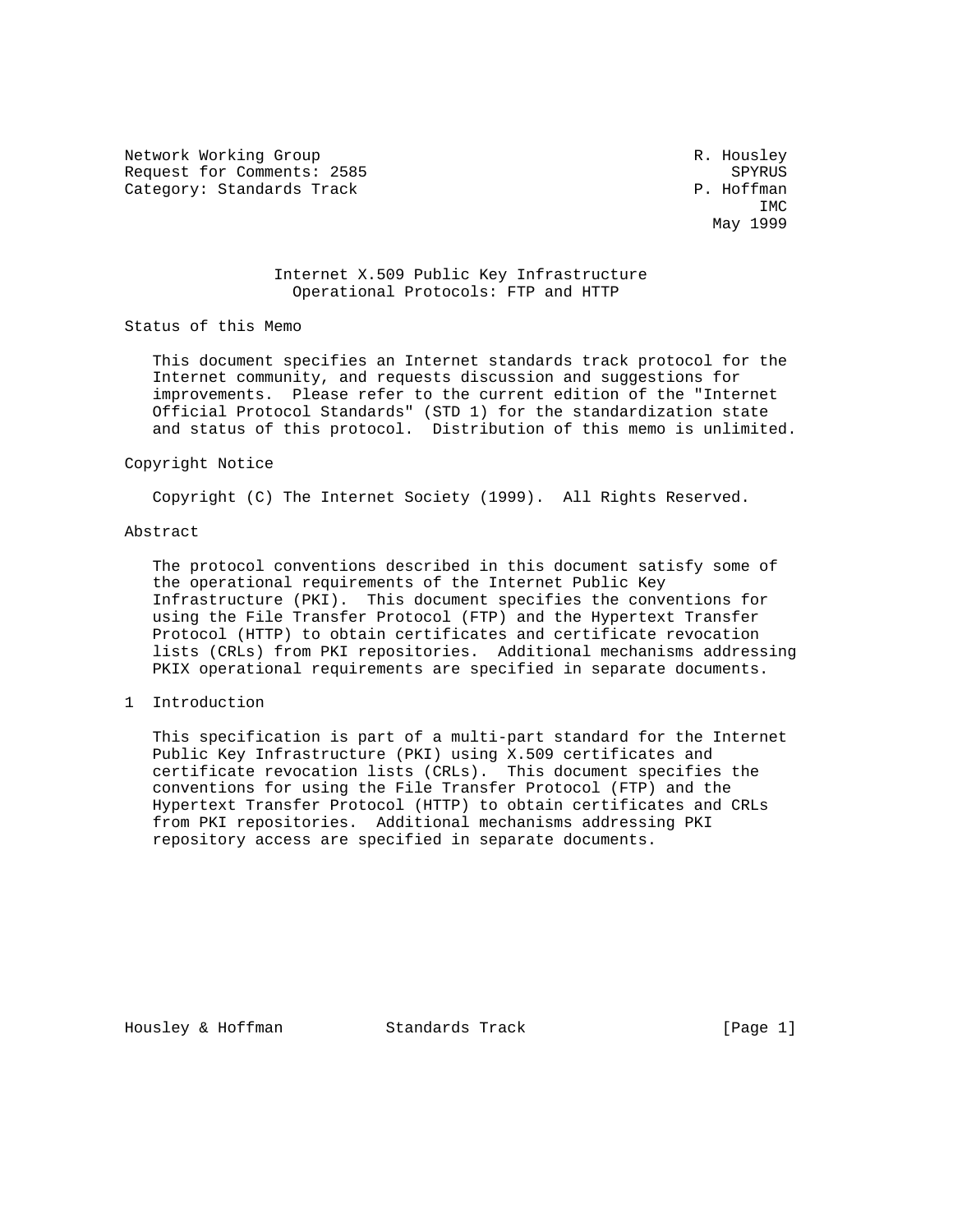# 1.1. Model

 The following is a simplified view of the architectural model assumed by the Internet PKI specifications.



The components in this model are:

 End Entity: user of PKI certificates and/or end user system that is the subject of a certificate;

CA: certification authority;

RA: registration authority, i.e., an optional system to which a CA delegates certain management functions;

Housley & Hoffman Standards Track [Page 2]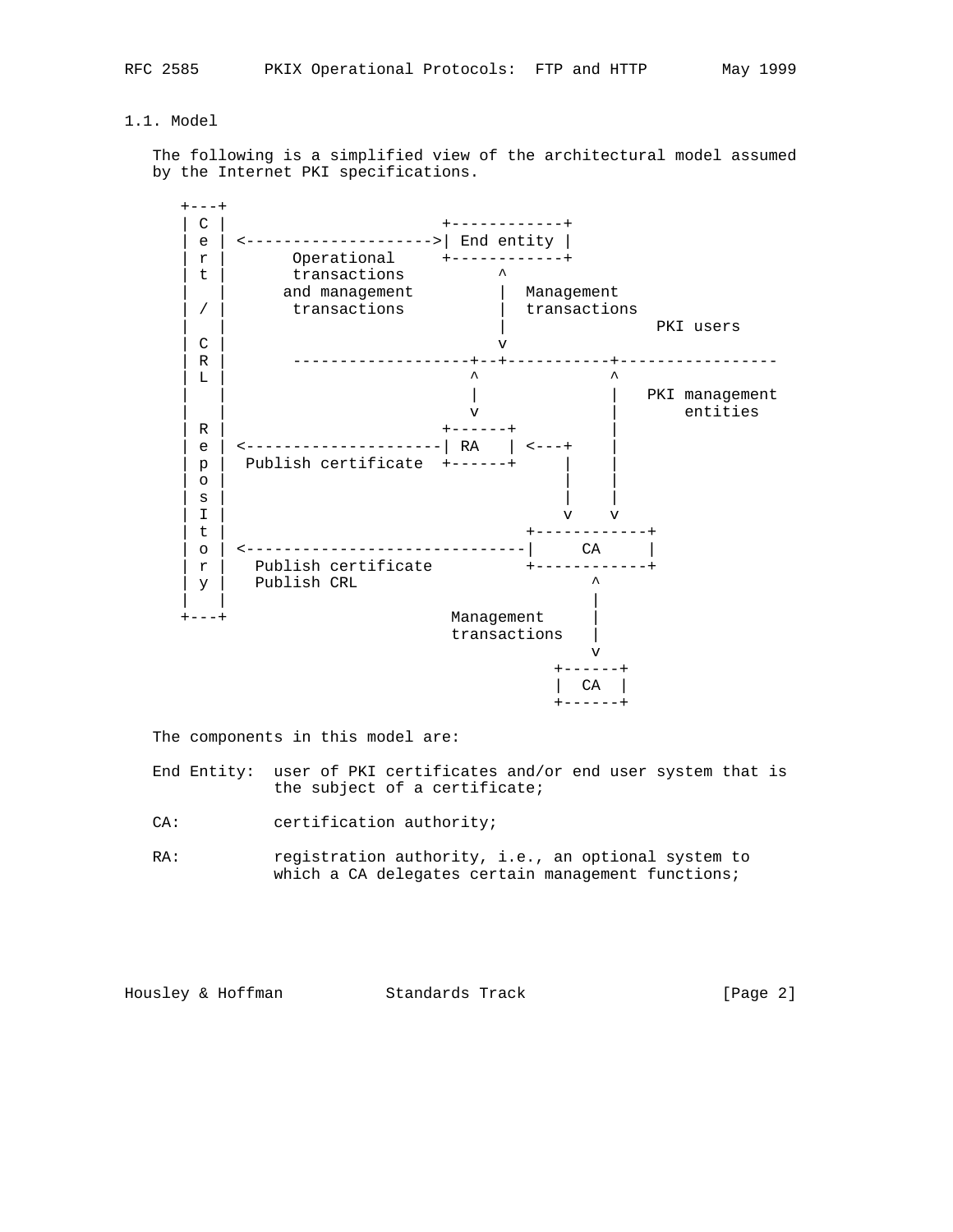Repository: a system or collection of distributed systems that store certificates and CRLs and serves as a means of distributing these certificates and CRLs to end entities.

### 1.2. Certificate and CRL Repository

 Some CAs mandate the use of on-line validation services, while others distribute CRLs to allow certificate users to perform certificate validation themselves. In general, CAs make CRLs available to certificate users by publishing them in the Directory. The Directory is also the normal distribution mechanism for certificates. However, Directory Services are not available in many parts of the Internet today. The File Transfer Protocol (FTP) defined in RFC 959 and the Hypertext Transfer Protocol (HTTP) defined in RFC 2068 offer alternate methods for certificate and CRL distribution.

 End entities and CAs may retrieve certificates and CRLs from the repository using FTP or HTTP. End entities may publish their own certificate in the repository using FTP or HTTP, and RAs and CAs may publish certificates and CRLs in the repository using FTP or HTTP.

2 FTP Conventions

 Within certificate extensions and CRL extensions, the URI form of GeneralName is used to specify the location where issuer certificates and CRLs may be obtained. For instance, a URI identifying the subject of a certificate may be carried in subjectAltName certificate extension. An IA5String describes the use of anonymous FTP to fetch certificate or CRL information. For example:

 ftp://ftp.netcom.com/sp/spyrus/housley.cer ftp://ftp.your.org/pki/id48.cer ftp://ftp.your.org/pki/id48.no42.crl

 Internet users may publish the URI reference to a file that contains their certificate on their business card. This practice is useful when there is no Directory entry for that user. FTP is widely deployed, and anonymous FTP are accommodated by many firewalls. Thus, FTP is an attractive alternative to Directory access protocols for certificate and CRL distribution. While this service satisfies the requirement to retrieve information related to a certificate which is already identified by a URI, it is not intended to satisfy the more general problem of finding a certificate for a user about whom some other information, such as their electronic mail address or corporate affiliation, is known.

Housley & Hoffman Standards Track [Page 3]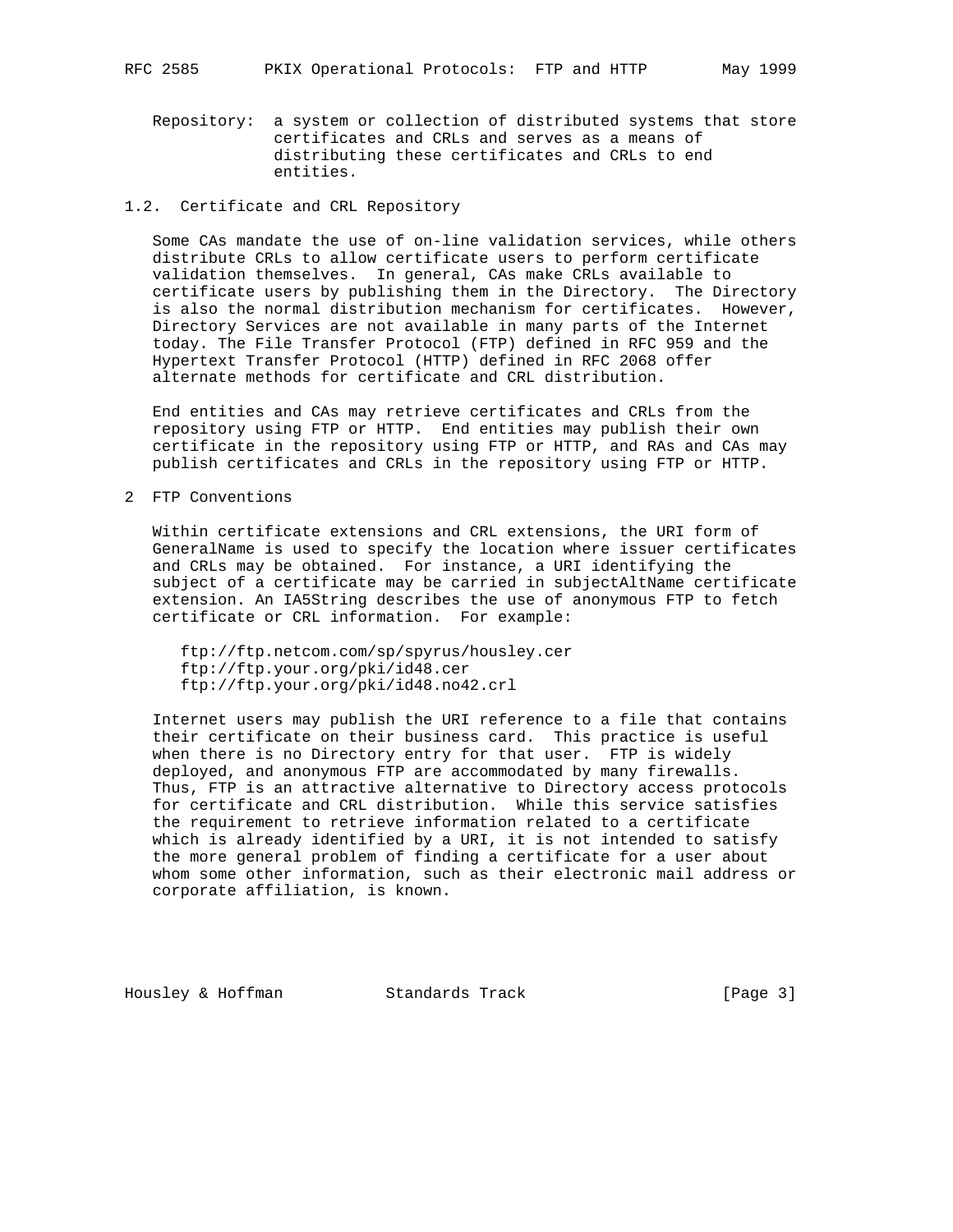For convenience, the names of files that contain certificates should have a suffix of ".cer". Each ".cer" file contains exactly one certificate, encoded in DER format. Likewise, the names of files that contain CRLs should have a suffix of ".crl". Each ".crl" file contains exactly one CRL, encoded in DER format.

### 3 HTTP Conventions

 Within certificate extensions and CRL extensions, the URI form of GeneralName is used to specify the location where issuer certificates and CRLs may be obtained. For instance, a URI identifying the subject of a certificate may be carried in subjectAltName certificate extension. An IA5String describes the use of HTTP to fetch certificate or CRL information. For example:

 http://www.netcom.com/sp/spyrus/housley.cer http://www.your.org/pki/id48.cer http://www.your.org/pki/id48.no42.crl

 Internet users may publish the URI reference to a file that contains their certificate on their business card. This practice is useful when there is no Directory entry for that user. HTTP is widely deployed, and HTTP is accommodated by many firewalls. Thus, HTTP is an attractive alternative to Directory access protocols for certificate and CRL distribution. While this service satisfies the requirement to retrieve information related to a certificate which is already identified by a URI, it is not intended to satisfy the more general problem of finding a certificate for a user about whom some other information, such as their electronic mail address or corporate affiliation, is known.

 For convenience, the names of files that contain certificates should have a suffix of ".cer". Each ".cer" file contains exactly one certificate, encoded in DER format. Likewise, the names of files that contain CRLs should have a suffix of ".crl". Each ".crl" file contains exactly one CRL, encoded in DER format.

4 MIME registrations

 Two MIME types are defined to support the transfer of certificates and CRLs. They are:

 application/pkix-cert application/pkix-crl

Housley & Hoffman Standards Track [Page 4]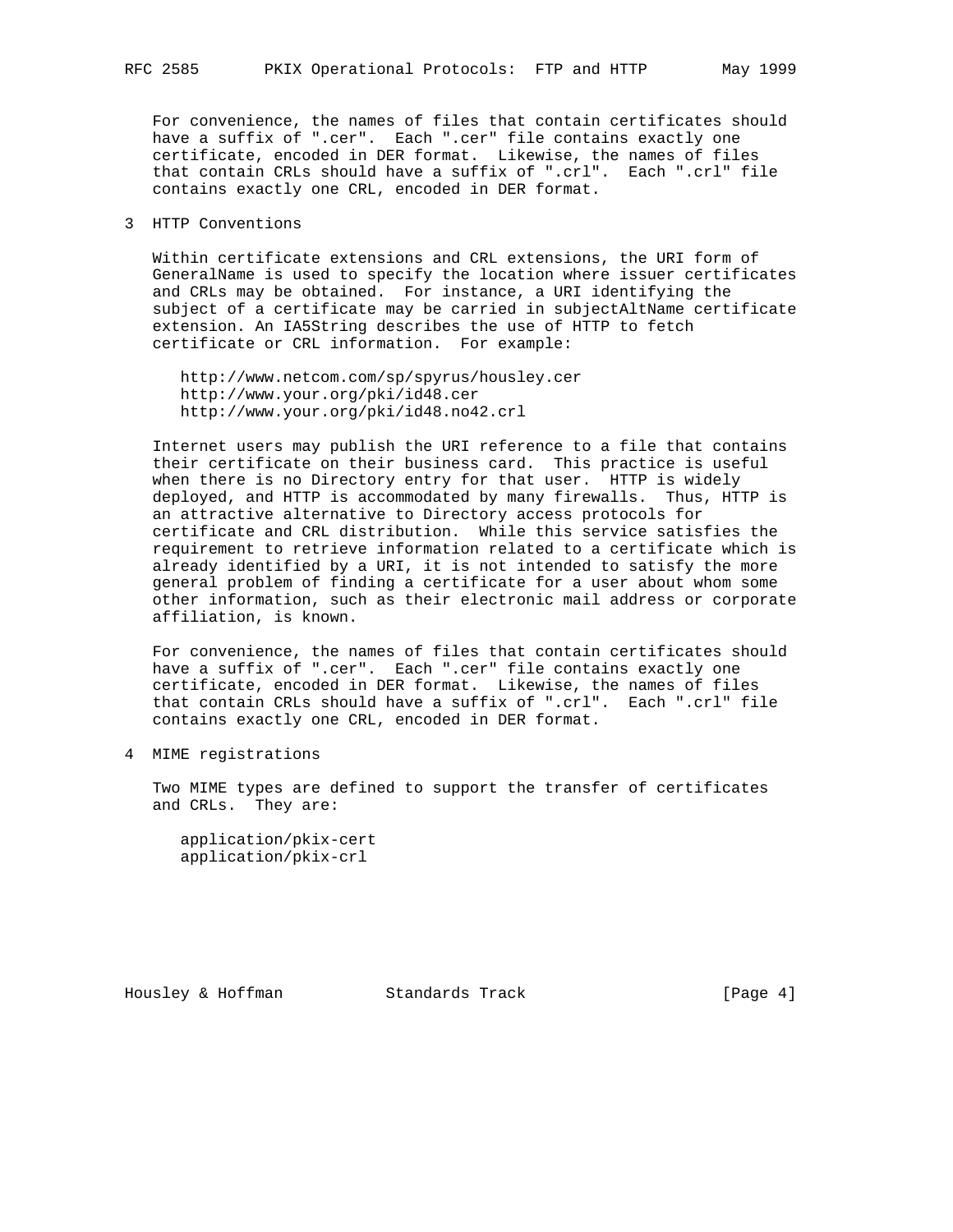# 4.1. application/pkix-cert

 To: ietf-types@iana.org Subject: Registration of MIME media type application/pkix-cert

MIME media type name: application

MIME subtype name: pkix-cert

Required parameters: None

Optional parameters: version (default value is "1")

 Encoding considerations: will be none for 8-bit transports and most likely Base64 for SMTP or other 7-bit transports

Security considerations: Carries a cryptographic certificate

Interoperability considerations: None

Published specification: draft-ietf-pkix-ipki-part1

Applications which use this media type: Any MIME-complaint transport

 Additional information: Magic number(s): None File extension(s): .CER Macintosh File Type Code(s): none

 Person & email address to contact for further information: Russ Housley <housley@spyrus.com>

Intended usage: COMMON

 Author/Change controller: Russ Housley <housley@spyrus.com>

4.2. application/pkix-crl

 To: ietf-types@iana.org Subject: Registration of MIME media type application/pkix-crl

MIME media type name: application

MIME subtype name: pkix-crl

Required parameters: None

Housley & Hoffman Standards Track [Page 5]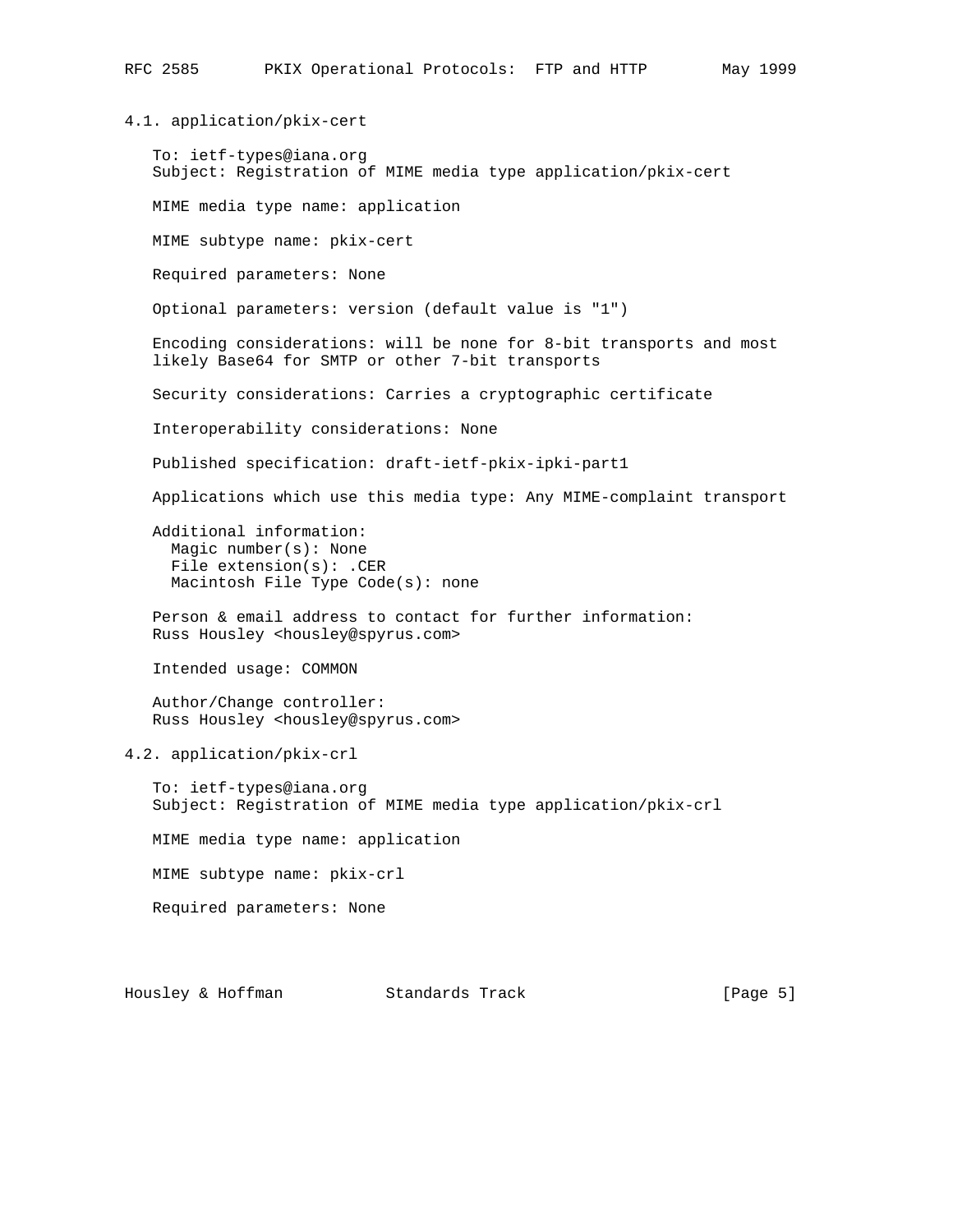```
RFC 2585 PKIX Operational Protocols: FTP and HTTP May 1999
 Optional parameters: version (default value is "1")
 Encoding considerations: will be none for 8-bit transports and most
 likely Base64 for SMTP or other 7-bit transports
 Security considerations: Carries a cryptographic certificate
 revocation list
 Interoperability considerations: None
 Published specification: draft-ietf-pkix-ipki-part1
Applications which use this media type: Any MIME-complaint transport
 Additional information:
```
 Magic number(s): None File extension(s): .CRL Macintosh File Type Code(s): none

 Person & email address to contact for further information: Russ Housley <housley@spyrus.com>

Intended usage: COMMON

 Author/Change controller: Russ Housley <housley@spyrus.com>

References

- [RFC 959] Postel, J. and J. Reynolds, "File Transfer Protocol (FTP)", STD 5, RFC 959, October 1985.
- [RFC 1738] Berners-Lee, T., Masinter, L. and M. McCahill, "Uniform Resource Locators (URL)", RFC 1738, December 1994.
- [RFC 2068] Fielding, R., Gettys, J., Mogul, J., Frystyk, H. and T. Berners-Lee; "Hypertext Transfer Protocol -- HTTP/1.1", RFC 2068, January 1997.

Security Considerations

 Since certificates and CRLs are digitally signed, no additional integrity service is necessary. Neither certificates nor CRLs need be kept secret, and anonymous access to certificates and CRLs is generally acceptable. Thus, no privacy service is necessary.

Housley & Hoffman Standards Track [Page 6]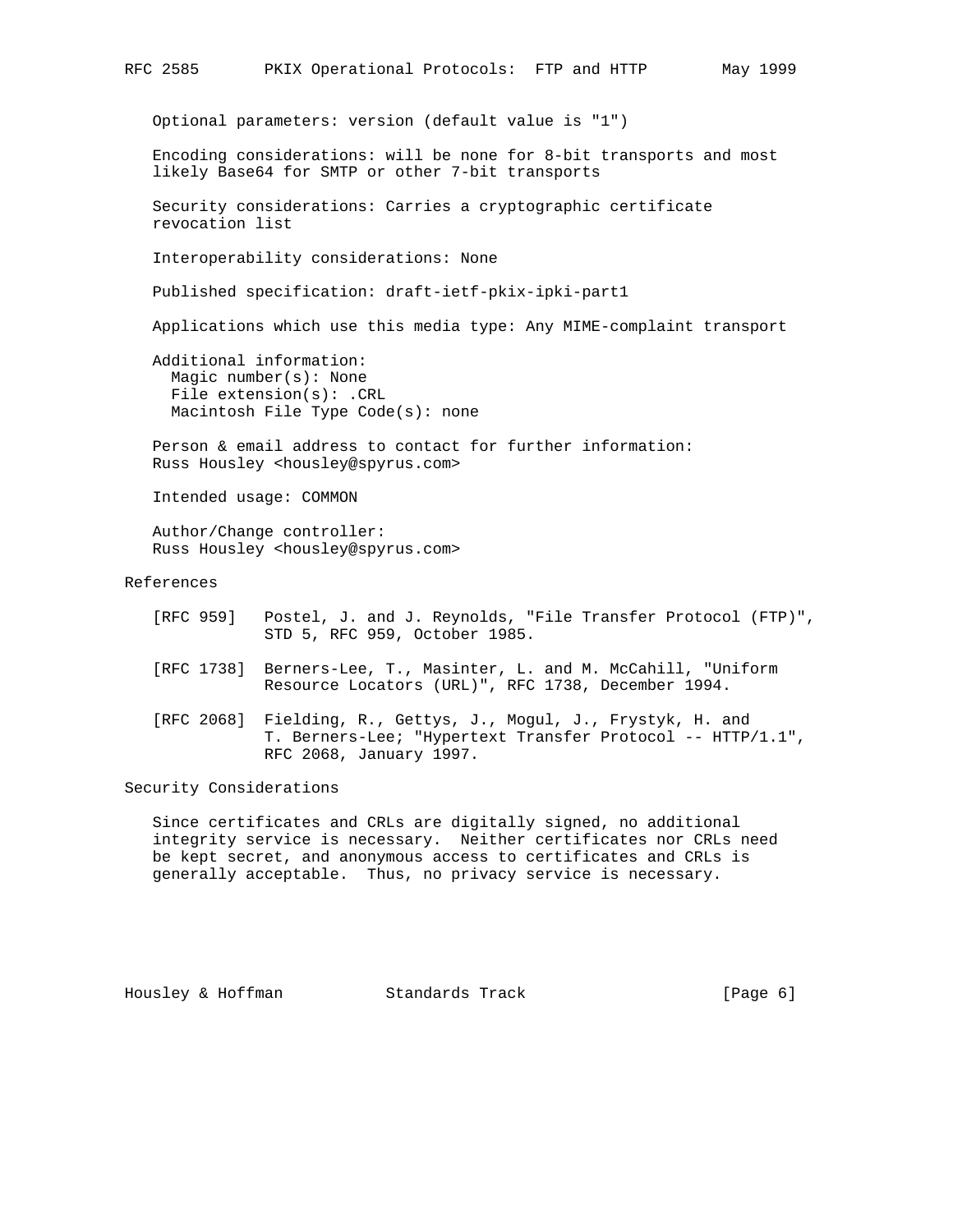HTTP caching proxies are common on the Internet, and some proxies do not check for the latest version of an object correctly. If an HTTP request for a certificate or CRL goes through a misconfigured or otherwise broken proxy, the proxy may return an out-of-date response.

 Operators of FTP sites and World Wide Web servers should authenticate end entities who publish certificates as well as CAs and RAs who publish certificates and CRLs. However, authentication is not necessary to retrieve certificates and CRLs.

Authors' Addresses

 Russell Housley SPYRUS 381 Elden Street, Suite 1120 Herndon, VA 20170 USA

EMail: housley@spyrus.com

 Paul Hoffman Internet Mail Consortium 127 Segre Place Santa Cruz, CA 95060 USA

EMail: phoffman@imc.org